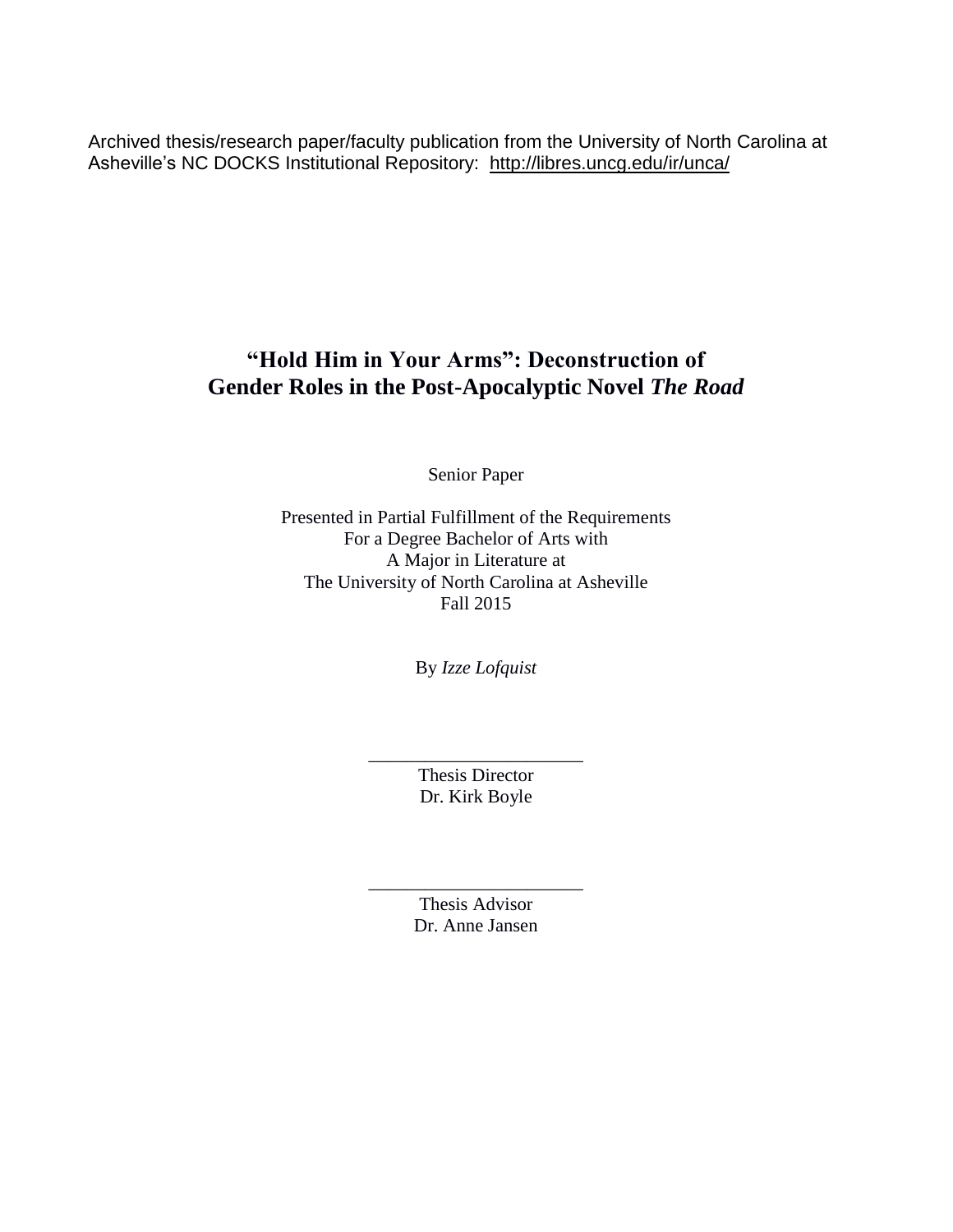Over the last few decades, the post-apocalyptic genre has been the star of the science fiction scene, and even stands out among our vast output of fiction works in general. Series like *The Hunger Games*, *The Maze Runner*, and most recently *Divergent* have been flying off shelves and into the hands of teens and young adults everywhere, and older classics like *Earth Abides* and *Alas, Babylon* continue to receive praise and acclaim over 50 years after their publishing. This genre is known both for its heart-pounding thriller stories and its often chilling examinations of human behavior in extreme circumstances; however, the claim that a proper analysis of humanity is the central purpose of the genre is only true in part, as a large portion of post-apocalyptic works do not consciously touch on the topics of gender or gender-specific behavior at all. Cormac McCarthy's most recent novel, *The Road*, is remarkable not only for being a heartfelt and stylistically intriguing example of the post-apocalyptic genre, but for depicting the necessary evolution of our concept of gender in the wake of a world-changing disaster. This breakdown in traditional gender occurs primarily in the case of the main characters: a father referred to only as "the man," his son "the boy," and the boy's dead mother as she exists in their memories and dreams of her. The deconstruction of gender roles is present in several side characters as well, especially in the initial, even visceral emotional reactions the reader is led to have about them; however, the three characters of the novel's core cast are the ones to eventually present the most radical shift from both their own past selves—in the case of the mother and father—and what the science fiction genre would otherwise demand they be like. McCarthy's treatment of gender and its redefinition in the text is admittedly somewhat lopsided, favoring the topic of masculinity and male character archetypes because the novel is meant to focus on the relationship between father and son. Still, its surprisingly radical depictions of both femininity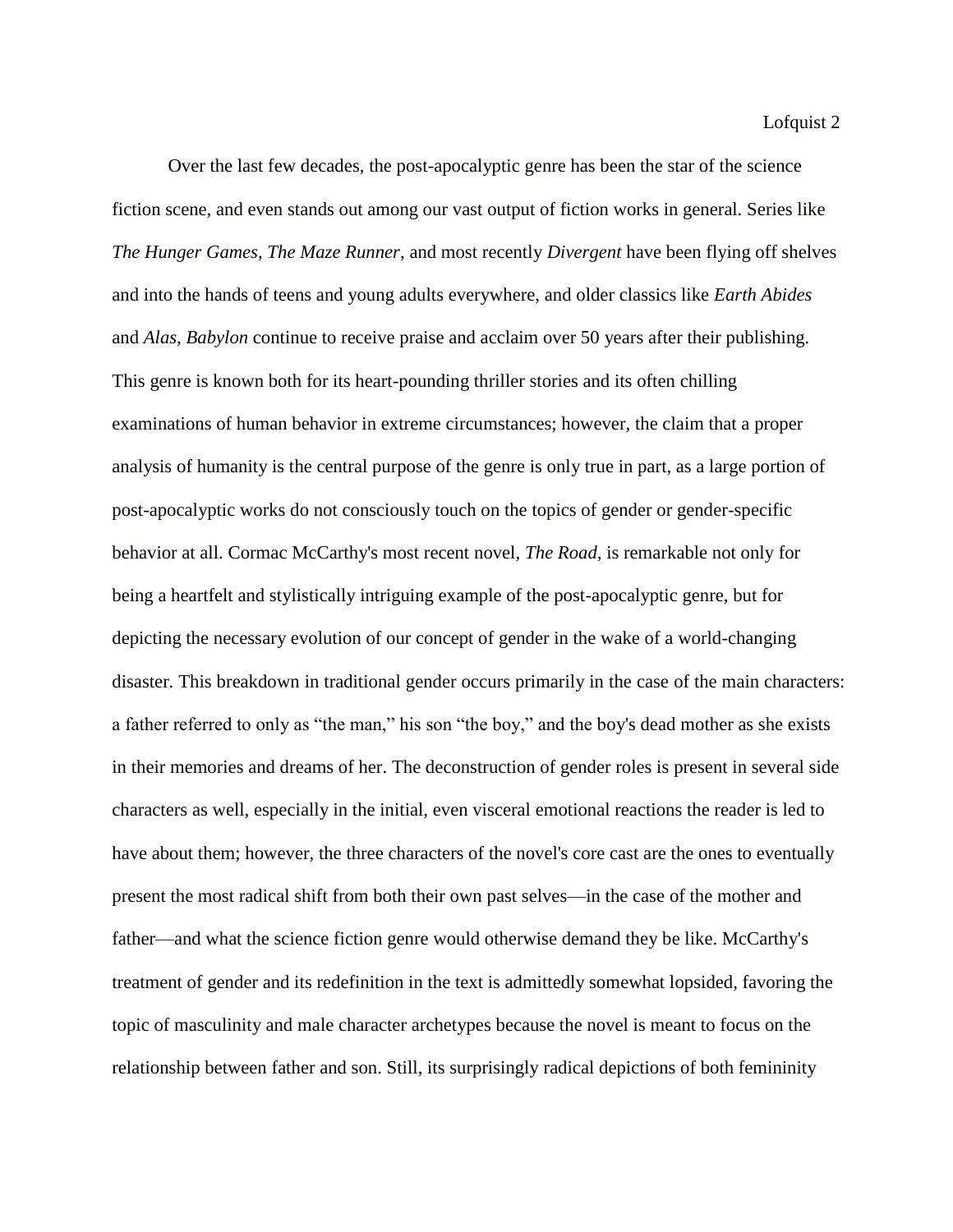and masculinity in a post-apocalyptic world provide a parallel to the physical, literal disintegration of the world around them, as well as delving into the exploration of human nature and behavior that so often accompanies post-apocalyptic story settings.

*The Road* is a novel set in the aftermath of a devastating war, some unspecified event or widespread bombing that reduced America as we know it to a barren and inhospitable wasteland. Traveling among the roads and ruins are a man and his young son, neither of whom are given names beyond "the man" and "the boy." The boy's mother has been dead for many years, having committed suicide after she lost hope that the three of them could go on in this world without meeting a horrible end. The man and boy must stay on the move in order to find supplies and stay safe from the marauding groups of bandits and cannibals, and they spend the length of the book traveling to the coast to escape the oncoming winter. Like many post-apocalyptic and science fiction stories, this book raises several difficult questions about the integrity of human compassion in the face of extreme circumstances, the nature of the bond between parent and child, and the idea of whether humanity as a whole is still worth anything in light of the cruel things people do to keep themselves alive.

In order to set the scene for the exploration of gender that occurs in so many of *The Road*'s characters, it is crucial to consider the society that the older characters spent the first part of their lives in, the society that still affects so much of human social development in the world as we know it. The concept of "traditional gender roles" as referenced in this essay refers to the common cultural conceptions of our society that define what is viewed as proper behavior for men and women. Men are considered the stronger and tougher sex, praised for successes earned through individual effort. As Mark Kirby discusses in reference to the work of sociologist Victor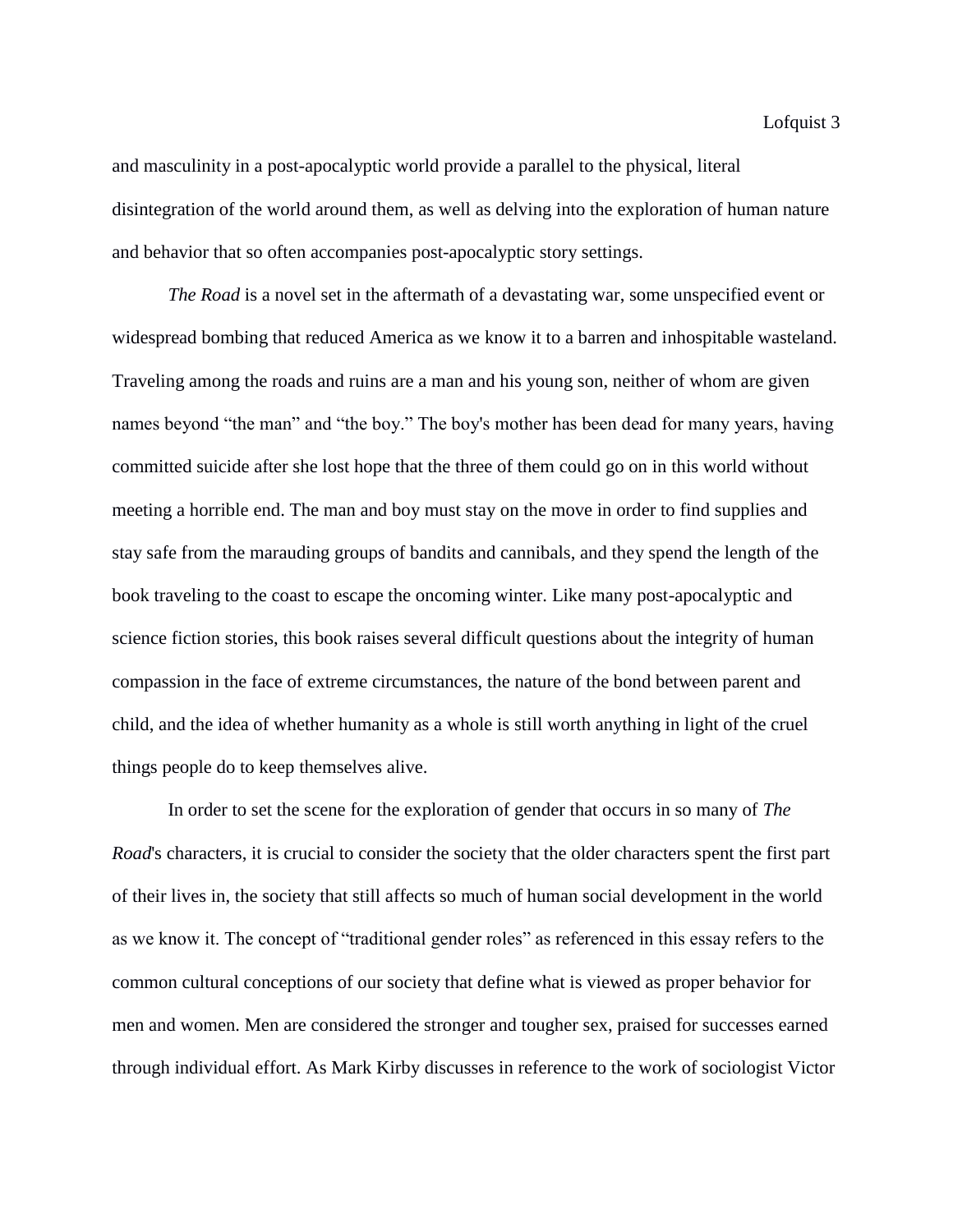Seidler, the way men's identities are socialized leads them to "have less of a chance than women to develop emotional skills that would allow them to address the needs of others. At the same time men are discouraged from expressing their emotional needs by a socially constructed dominant masculinity which emphasizes aggression and competition" (Kirby 718). Women, in contrast, are seen as weaker or softer, and expected to care for the needs of those around them, often at the cost of their own freedom or even their health. The man, his wife, and the other adult characters in the novel were born and raised in pre-apocalyptic America, with popular culture and the attitudes and beliefs of the people around them conditioning them or at least pressuring them to behave according to these gender roles, or face becoming social outcasts. However, as post-apocalyptic fiction often does, this novel includes as part of its premise a radical change in the structure of our society—a sudden and stark absence of structure, in the case of *The Road* and suggesting purposefully or otherwise that since the nature of our culture and social interactions have changed so drastically, there may now be room for alternate performances of gender. Judith Butler has heavily examined the concept of "performing gender," and states "in the place of an original identification which serves as a determining cause, gender identity might be reconceived as a personal/cultural history of received meanings subject to a set of imitative practices which refer laterally to other imitations and which, jointly, construct the illusion of a primary and interior gendered self" (Butler 188). Butler is here referring to the constructed presentation of gender that occurs in drag performance, but I believe the idea of gender as socially constructed from current cultural norms is deeply connected to performative gender within *The Road*. Faced with an entirely different physical and social environment, these characters have cast aside preconceived notions about the proper way to perform gender, and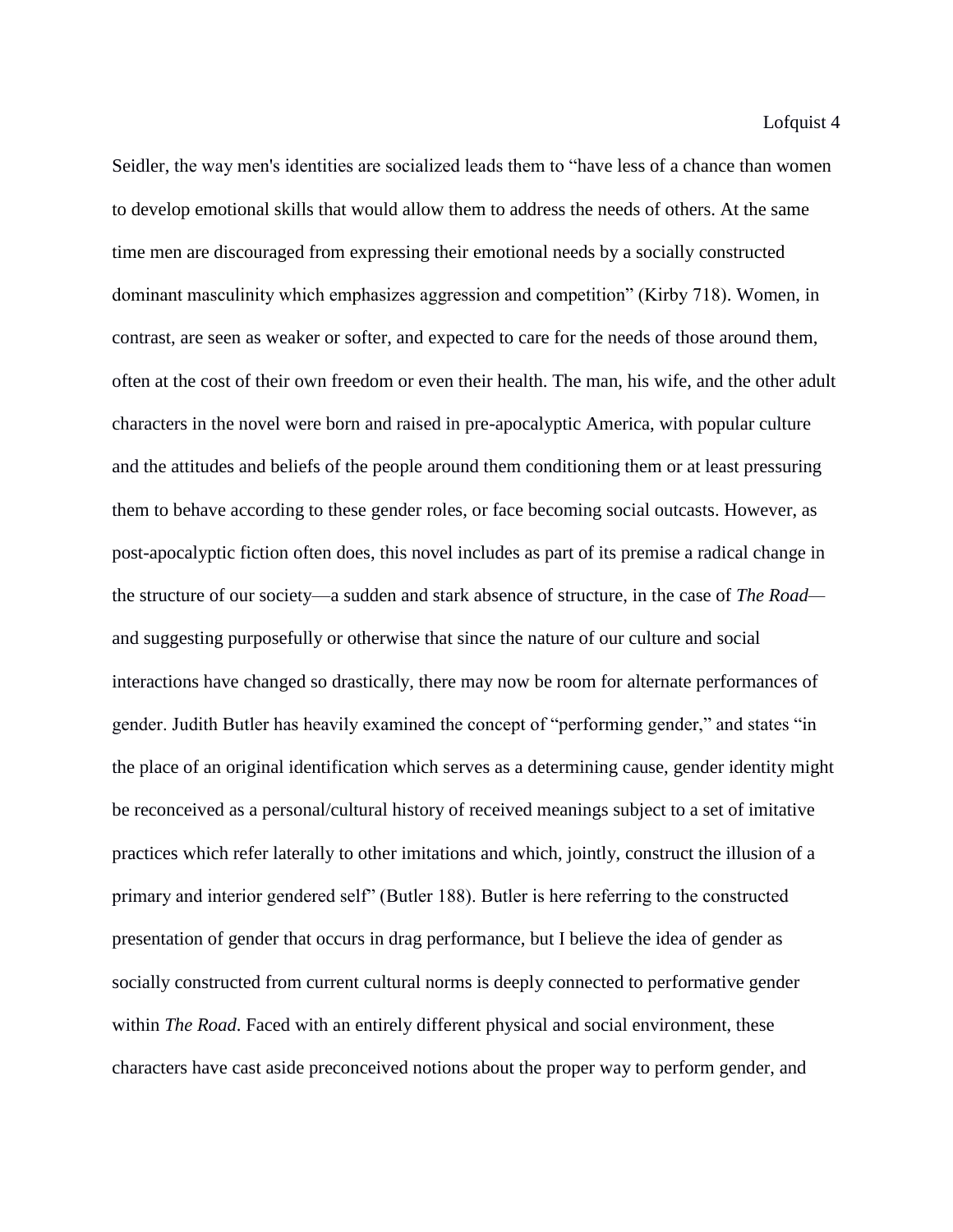adopted habits that better benefit their health and well-being. Put simply, gender is a fluid and malleable concept that can be altered both consciously and unconsciously as necessary for those performing it. These radical new ideas about gender and gendered behavior not only provide realistic character development in light of radically changing circumstances, but also an indirect commentary on the way gender affects our own society, as well as how it may affect it in the future. As Brian Attebery puts it in the introductory chapter of his book on gender in science fiction, "Science fiction is a useful tool for investigating habits of thought, including conceptions of gender. Gender, in turn, offers an interesting glimpse into some of the unacknowledged messages that permeate science fiction" (Attebery 1). The setting of *The Road* is barely recognizable as the country we know, and with the utter destruction of American society as we know it, typical notions of gender have necessarily been broken down in many of *The Road*'s characters as well, leaving space for natural evolution in the characteristics we have defined as masculinity and femininity.

Women are often defined by their relationships to the people around them—mother, wife, daughter, etc.—and so femininity is defined in *The Road* by the way female characters act towards others. Forced to scrape out her survival alongside husband and son in a merciless and incredibly dangerous landscape, the woman who was the man's wife and the boy's mother is also relegated to an intensely traditional feminine role simply by necessity. To be more specific, she is forced to be the boy's mother before any other role since he is so young when the family sets out on the road, and likely feels social pressure to be a good wife and support her husband since he is working so hard to find food and shelter for them. However, these responsibilities seem to have built up inside her, causing significant pressure on her psyche and eventually pushing her to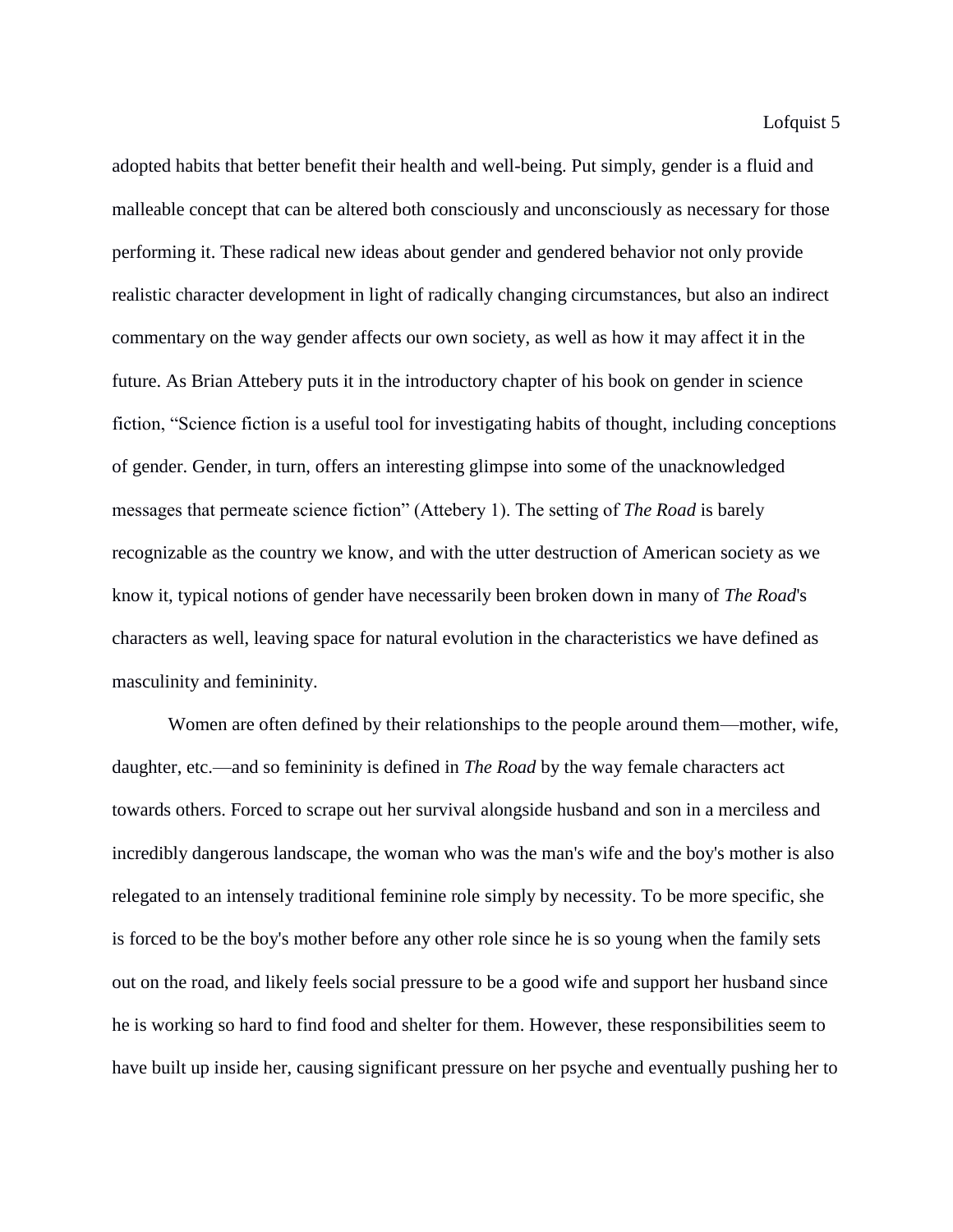a psychological and emotional breaking point. In a past conversation between the man and his wife, she made reference to a saying about the difference between the ways men and women dream: "They say that women dream of danger to those in their care and men of danger to themselves. But I don't dream at all" (McCarthy 57). As someone raised in contemporary American society, she would have constantly experienced the cultural pressure to center her life around caring for the needs of others—specifically, men—and sacrifice herself for the needs of her children. Indeed, her first introduction to the story is as a wife in her husband's bed, heavily pregnant with his child, and she is given virtually no identity or defining characteristics outside of her relationship to her husband and son. The fact that she is depicted like this while also being the only significant female character in the book speaks volumes about McCarthy's conceptualization of women, as well as the more general role of women in science fiction, which seems to be existing only as love interests and supporting roles to the apparently-more-important stories of men. However, she is still able to find an escape from her role, even if that escape is so radical in nature that it haunts the man and boy to various degrees for the entirety of the novel.

In a surprisingly typical construction of an imprisonment narrative, the degree of situational and emotional oppression that the mother is subject to is matched only by the extreme and dramatic circumstances of her eventual escape. As she and the man sit around a campfire talking one night, the boy's mother reveals not only that her will for self-preservation is gone, but that she has lost some subconscious part of the protective instinct she claims women are supposed to have. In her own words, "[her] heart was ripped out of [her] the night [her son] was born" (McCarthy 57), and she states that the man should not expect "sorrow" or weakness from her now. She reveals that her suicidal feelings have finally taken the dominant position in her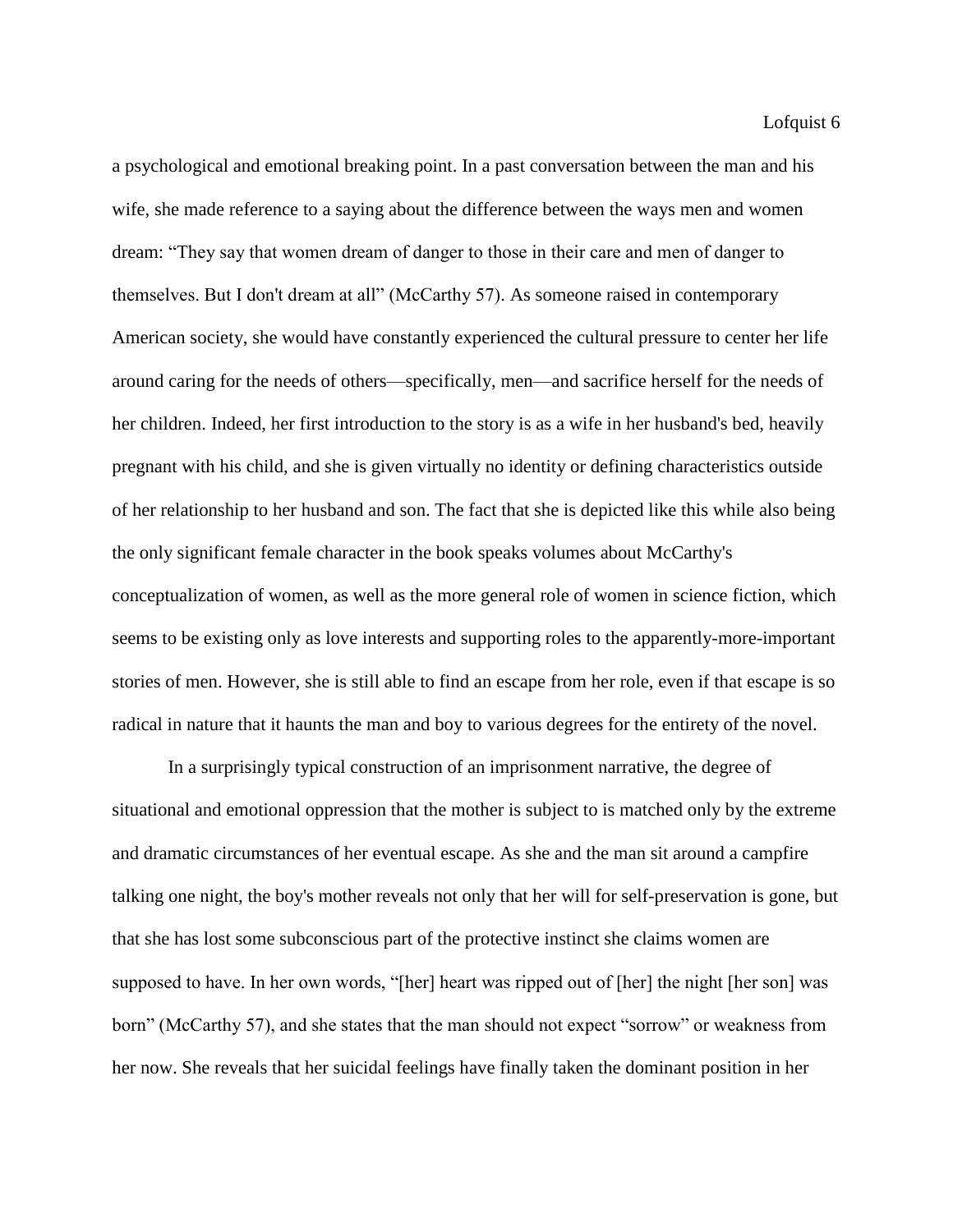mind, and goes off into the night to slit her own throat immediately after this conversation. In giving up on her own life, she is also giving up her maternal role and a large part of how she defines her own femininity, and in a way she is ascending past the cultural and social pressures that had bound her so heavily in the past. Her suicide is her ultimate declaration that even if she cannot live for herself, she will at least die for herself, giving herself one last bit of mercy in that she will no longer have to live in fear of what may eventually happen to her family. The world has become too radically different for a woman like her to have any hope of finding her place within it, and so her choice becomes simultaneously one of empathetic weakness and of decisive, self-focused strength.

In attempting to pin down the mother's rather nebulous role in her husband and son's lives, looking at various critics' analyses on the presence of women in science fiction and postapocalyptic literature helps to provide context within these genres. In David Kuhne's piece "Gender Roles After the Collapse," he identifies and examines various models of the female character in post-apocalyptic fiction, laying out four separate roles that are mostly defined by the amount and nature of social influence and power they possess. According to Kuhne, female characters tend to fulfill one of the following four roles: a victimized or subordinate position, a position equal to the male characters, a leader or warrior role, or a "healer, shaman, and spiritual leader" (Kuhne 22). It also seems sensible that a woman's position could shift within a story, or that she could hold a varying degree of control depending on her circumstances, and thus fit into multiple roles as outlined by Kuhne. Kuhne even mentions *The Road* by name, mentioning McCarthy's choice to "[eliminate] any major women characters because the theme of the novel concerns not only the will to survive but also the nature of the father-son relationship" (Kuhne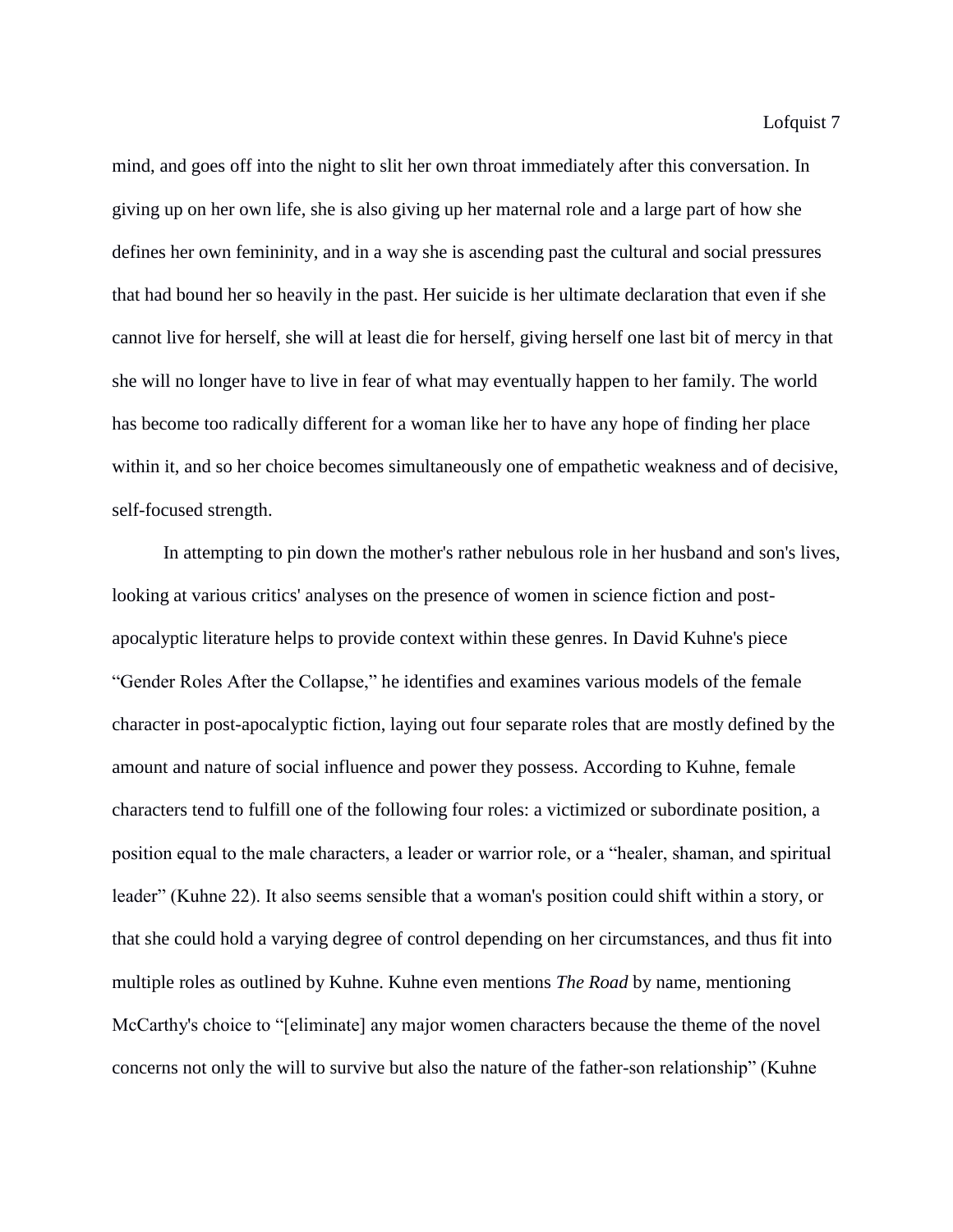24). In what memory of her we are given access to, the mother seems to be in a position of equal standing with her husband; the family of three does not travel with anyone else, and the husband does not appear to see her as either subordinate or superior to himself. Her literary role within the book suggests that she be placed into the category of healer and spiritual leader since as a mother she is expected to be a paragon of selflessness and hope for the future of the new world. However, her suicide and consequent portrayal as a sort of martyr drives her outside of either of these roles, into a position somewhat similar to the spiritual-leader archetype but most accurately defined outside of Kuhne's four-role system entirely.

The cause behind the woman's relationship to motherhood, including her eventual denial of her role as a mother, is more complex than just the stress of her individual circumstances. In her article on a socio-cultural concept she calls the "reproductive imperative," Jordan Schildcrout states that identities of nontraditional gender and sexuality are inextricably linked to postapocalyptic fiction's enamor of children as a symbol of hope for the future. "In plays, films, and novels about the apocalypse, the narrative's optimism or pessimism about overcoming such problems often depends on whether a child, as symbol of the future, survives" (Schildcrout). Thus, there is enormous pressure on any potential parent figure, and mother figures to a much greater degree—since the bond between mother and child is often seen as more emotionally and socially significant than that between a father and child—to provide protection and sacrifice themselves for any child in a post-apocalyptic work, or be treated as inhumane monsters for not caring enough about the future of the world. In discussing the link between queer-identified people and the so-called reproductive imperative, and the subsequent absence or even "vilification" of queer people in post-apocalyptic fiction, Schildcrout cites both "the non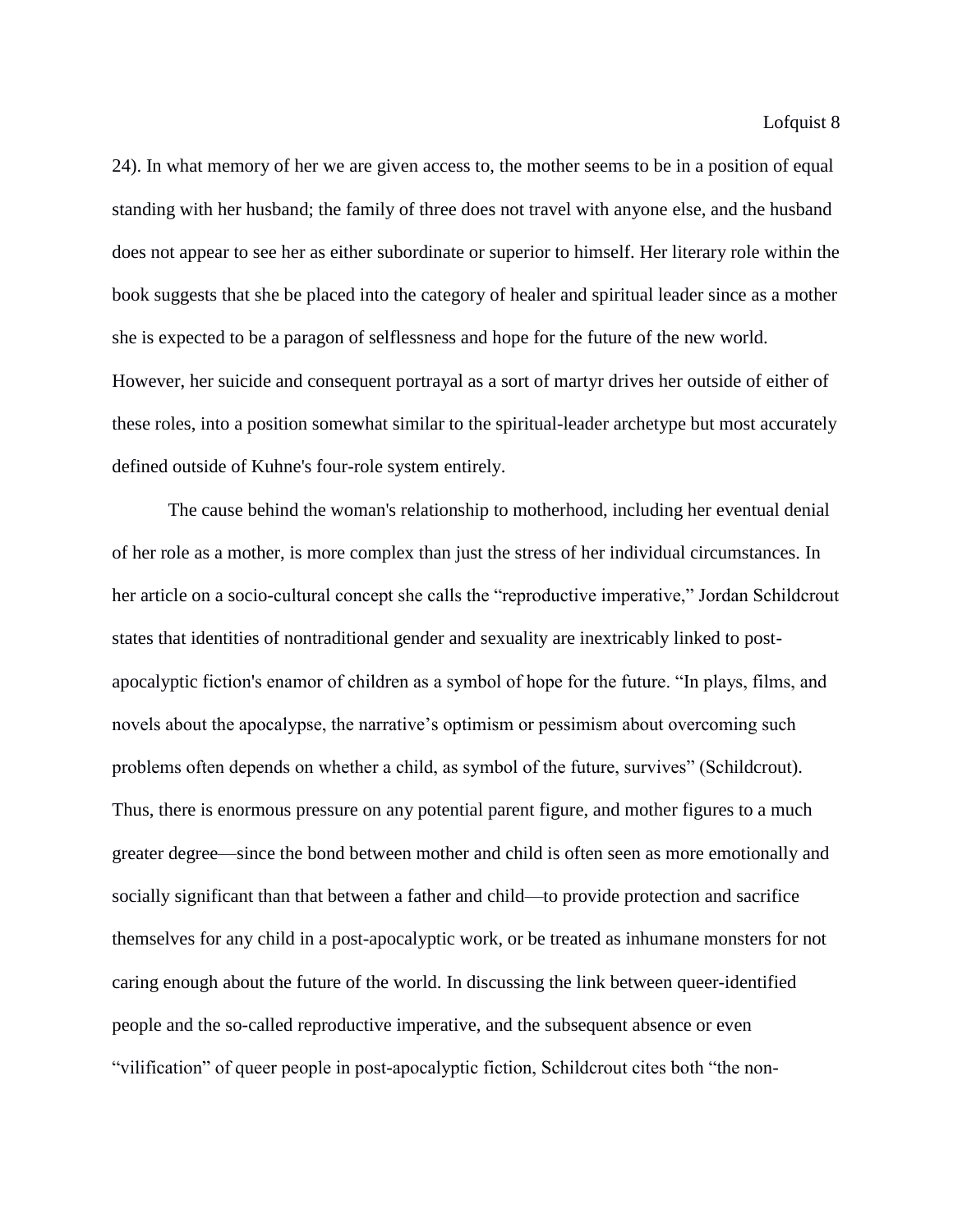reproductive nature of same-sex relations" and "the powerful rhetoric that situates queer people as antithetical to the future of families, the nation, and humanity itself" (Schildcrout). The mother's choice to commit suicide—a rather understandable one given the stress, suffering, and emotional duress that living in such circumstances might cause for any post-apocalyptic survivor—is undeniably tainted by the feeling that she is betraying reader's thoughts of what a proper mother or even a proper human being should do, and her decision to give up rather than continue sacrificing herself for her child gives new insight into the role women are so often forced into in post-apocalyptic settings simply because of their gender. The woman's escape from this position through suicide, although extreme and rather untraditional as a way of breaking free from the restraints of gender norms, is significant both to the plot of the book and to the history of female characters in post-apocalyptic fiction. However, to get a true idea of what it means to be a mother in science fiction works, it is just as important to consider the topic of fatherhood.

The role of a father in our society has made some progress away from the embodiment of masculinity and stoic strength that it used to be, but many people unfortunately still see nothing wrong with a father who performs his duty as breadwinner and expects his family to care for all of his other needs. Men who share their feelings with other people are ridiculed for being weak or even stereotyped as homosexual, and the detached and self-sufficient model of masculinity is still seen as the ideal in all too many places despite the harm it can cause in those who try to hold themselves to such standards. Thus, male characters in fiction who show their emotions, are empathetic, or center their lives around caring for others are a rare commodity. Unsurprisingly for a fiction genre many men claim as their favorite, male characters in science fiction tend to be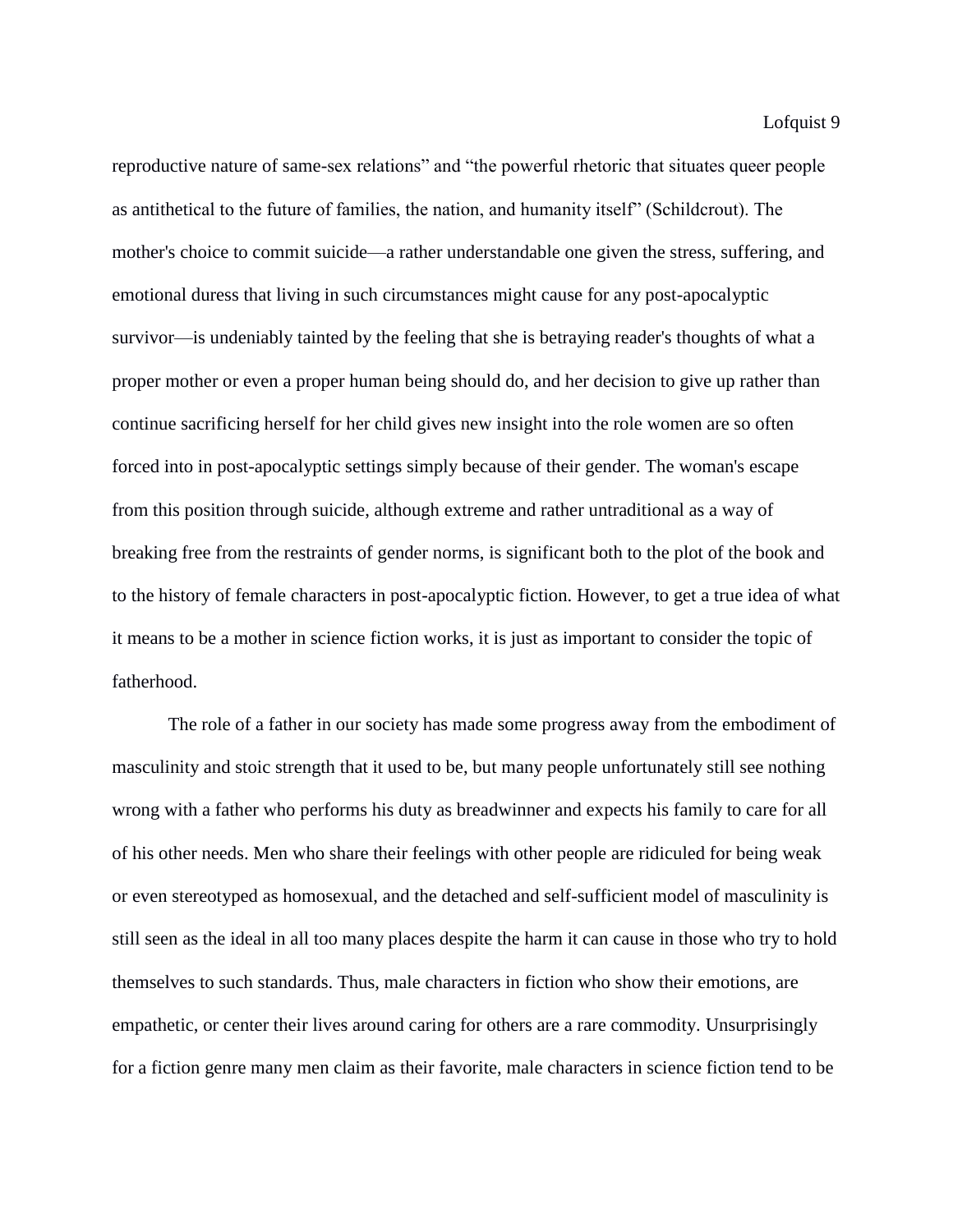hyper-masculine reinventions of the Wild West protagonist, showing off bravery and physical prowess in the face of an unknown frontier—the dauntless action heroes Luke and Han Solo of the Star Wars movie series one example, and the caricature of tough, confident, and socially fearless men in Aldous Huxley's *Brave New World* another, self-aware and satirical though the latter may be. However, the man in this novel is notably distinguishable for taking on several traditionally feminine responsibilities and characteristics, and they round out his character rather than detracting from the confidence or strength that might ordinarily be supported by his masculinity.

The man is his son's only living parent, and so he must be complete caretaker for the child who relies completely on him for survival. This caretaker role is not only in regard to the boy's physical health and safety, but also in regard to his emotional and mental health otherwise the boy would end up stunted and miserable, and likely lack the will to keep living. The man is a remarkable character in that he is perfectly willing to take care of his son in both the physical and social respects, and his most important concern seems to be the welfare of his child—prioritized over even his own life. The man checks in with the boy verbally many times throughout the novel, asking him if he is "ok" and trying to resolve any issues that are troubling him before they cause the boy any more undue stress, and going against the stereotypical idea that men don't need to or shouldn't discuss their emotions. Sometimes there is little the man can do to placate the boy or soothe his worries, especially if a disagreement between the two of them is the cause behind the boy's lingering unhappiness, but the act of asking the boy what's wrong and picking apart his insecurities seems to be a ritual act and reaffirmation of love that keeps their emotional bond strong. This tendency contrasts rather sharply with the common assumption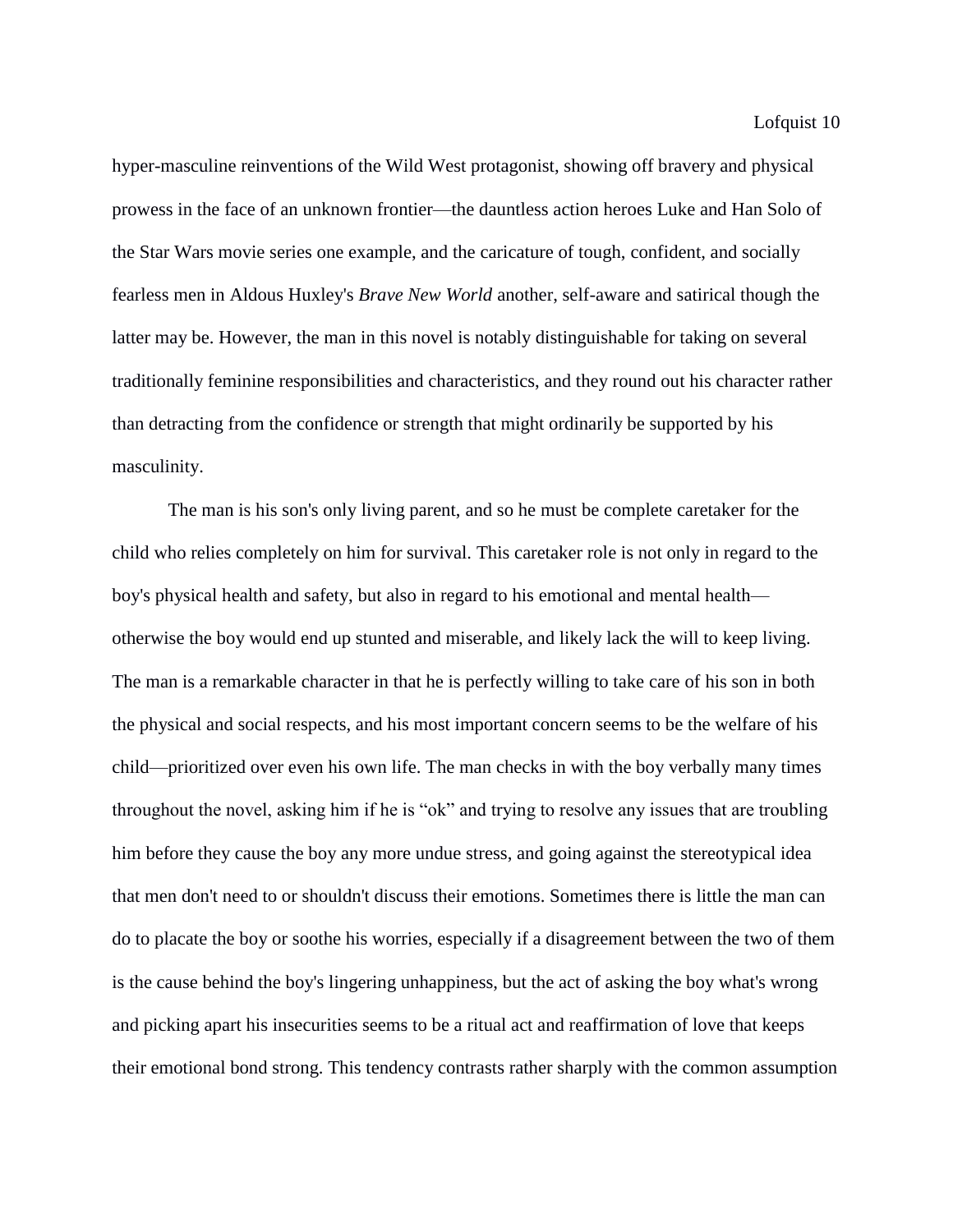that being overly talkative, especially about one's feelings, is a feminine characteristic to be avoided by any man who wants to taken seriously. The man also stated earlier in the novel that a time he once spent rowing on the lake with his uncle, neither exchanging a word the entire time, was his idea of a "perfect day" (McCarthy 13), but his habits seemed to have changed by now so that he can ensure his son's mental well-being.

One clearly maternal behavior that the man participates in with the boy is bathing him: after the encounter wherein the man kills an outsider trying to attack the boy, the man bathes his son in water from a stream to wash the blood off of him, and he also bathes the boy later in the book while they are staying at the house with the hidden bunker. Bathing and cleaning up after children are stereotypically motherly actions, as a wife is often the one to take care of the minutia of caring for the children as well as attending to their emotional needs, but now that the boy's mother is gone the man must do this work. Cleaning his son almost seems to be a reverent or sacred action for him, a way to purify his child from the crimes of the post-apocalyptic world, and a fitting emotional backdrop given that he refers to his protection of the boy as a noble and God-given duty multiple times throughout the novel. The scenes that take place in the bunker, such as the father eating warm meals and playing games with his son—likely the calmest and most serene of the entire novel—are notably reminiscent of the kind of domesticity common to a modern family. Terri Witek states in her article on McCarthy's domestic spaces that his books show a certain "insistence on the impermanence of domestic spaces" and contain a common pattern of familial and marital relations breaking down when in a traditionally domestic environment. This habit is an interesting contrast to the peaceful and content feel of the bunker scenes in *The Road*, but can even be interpreted as quiet support for the viability of single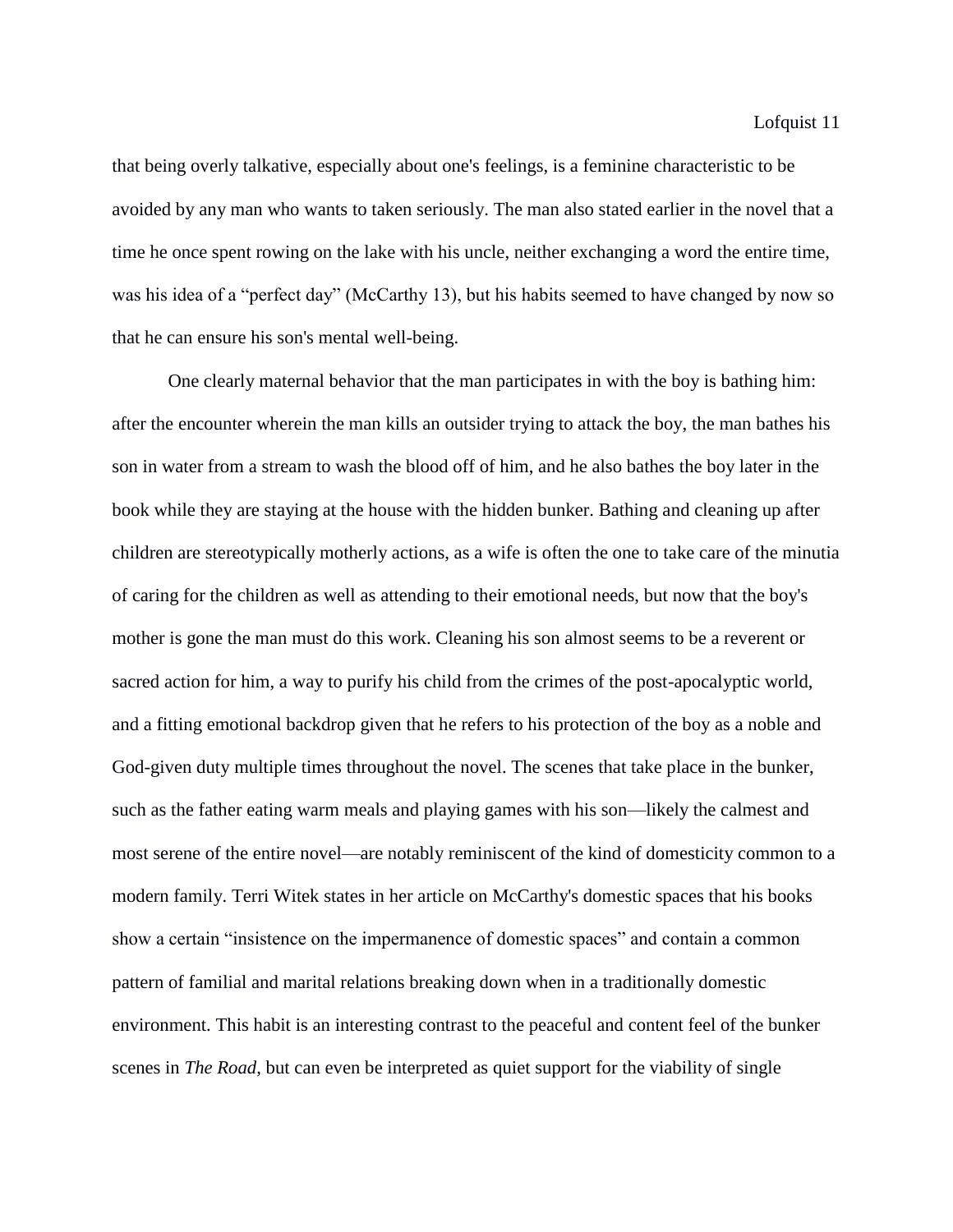parenthood or peripatetic<sup>1</sup> lifestyles in the modern age.

Remarkably, the man isn't hesitant to kiss the boy to show affection, although this is mostly limited to times of high stress or as a method of calming the boy. He kisses his son before going to scout after they escape from the cannibals' mansion, and again before they go into the hidden bunker for the first time. While they are on the run from the mansion-dwellers, the text delves into the man's internal monologue for a time while he wonders if, should the situation require it, he could bring himself to kill the boy to spare him from even worse suffering. It is a question that becomes relevant any time the boy and man face threats from outsiders, and one that plagues the man's mind throughout the entire book. The man's thoughts play out here as follows: "Can you do it? When the time comes? … Is there such a being within you of which you know nothing? Can there be? Hold him in your arms. Just so. The soul is quick. Pull him toward you. Kiss him. Quickly," (McCarthy 114). The boy is obviously dear to him, and even though the man was raised in American society as we know it—wherein males are discouraged from showing strong emotion or compassion for others—the extreme circumstances of the postapocalyptic world have made these cultural rules insignificant to him in the face of his sheer love for his son.

Inexplicably tied to the theme of children is the action of crying, something inherently related to immaturity and emotion, and thus something thoroughly rejected by militant masculinity. To cry is to reveal to others that one is feeling weak, scared, or otherwise disempowered, and it has an interesting role in *The Road*, where the struggle to gather resources and remain in control of one's situation is as constant as breathing. The boy is still young, and

1 Roving or nomadic, living and/or working in many places for short time periods.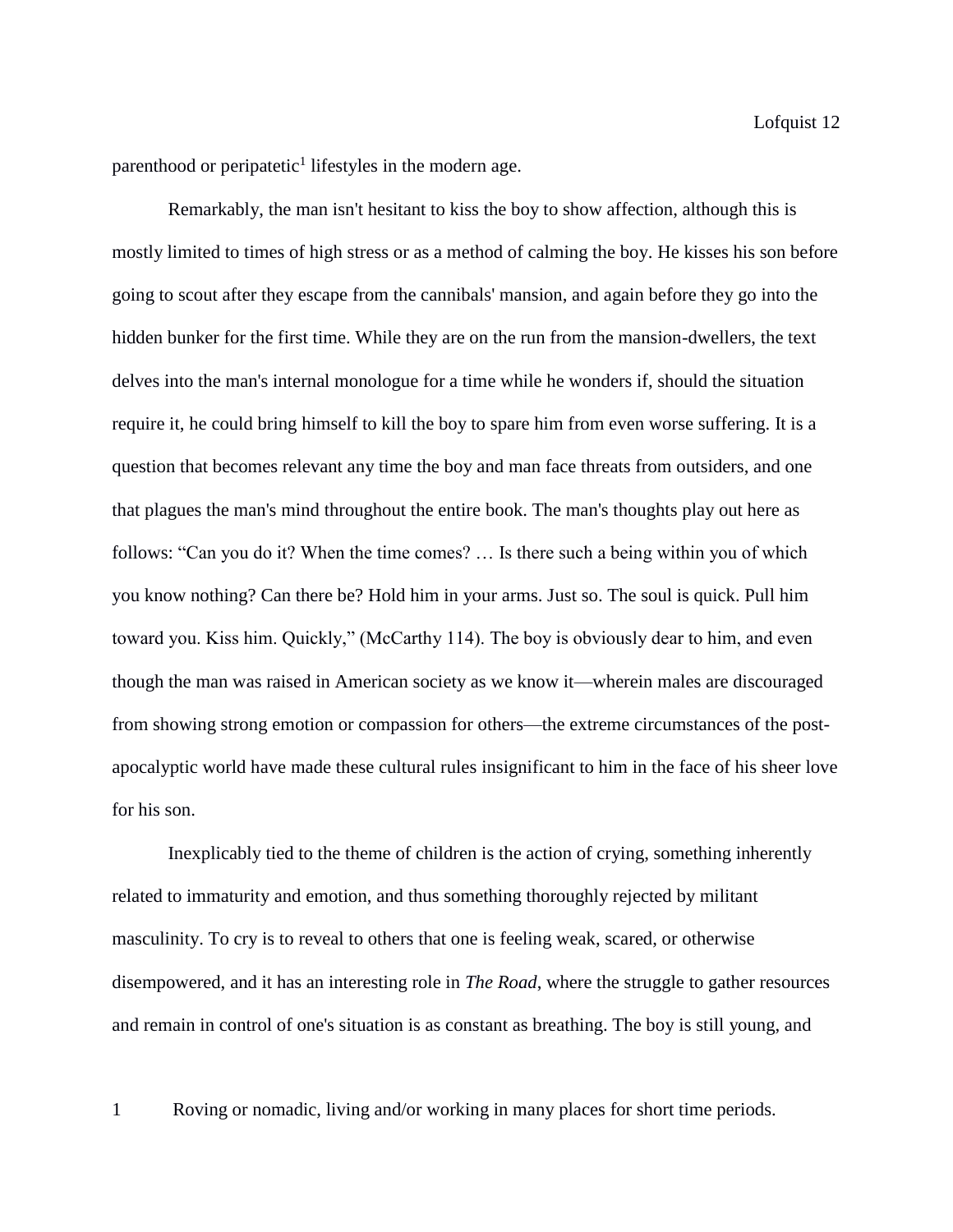almost completely dependent on his father as he has no ability to defend himself; thus the situations where he cries out of fear or emotional upset, such as when they are running from the cannibals or after having a nightmare about his father dying, are not in themselves notable. However, there is also occasionally a mention of the man crying, as well:

He was beginning to think that death was finally upon them and that they should find some place to hide where they would not be found. There were times when he sat watching the boy sleep that he would begin to sob uncontrollably but it wasn't about death. He wasnt sure what it was about but he thought it was about beauty or about goodness. (McCarthy 129)

As mentioned previously, the man grew up in a society where the common belief was that crying was something for males to avoid or even be ashamed of, but his ideas about what is proper or fitting behavior always seem to fall away when it comes to his love for the boy. His son is the only thing still precious to him in this world, so he has no false affectations of toughness or detachment in this respect. Interpersonal bonds are seemingly the only things that keep people going in this barren wasteland, and so it becomes clear that any ideas about emotional independence being the only source of strength are painfully inaccurate after all.

There are some authors who, in examining the relationship between the father and son, have noted the lack of a strong female presence in the novel and the ensuing implication that this relationship is a reinforcement of traditional masculine relationships. Behavior such as repeatedly telling the boy not to cry, encouraging him to become stronger and more capable, and instructing him that their survival is related to a sort of heroic mission referred to here as "carrying the fire," are indeed typical for a father or mentor figure in such stories. Naomi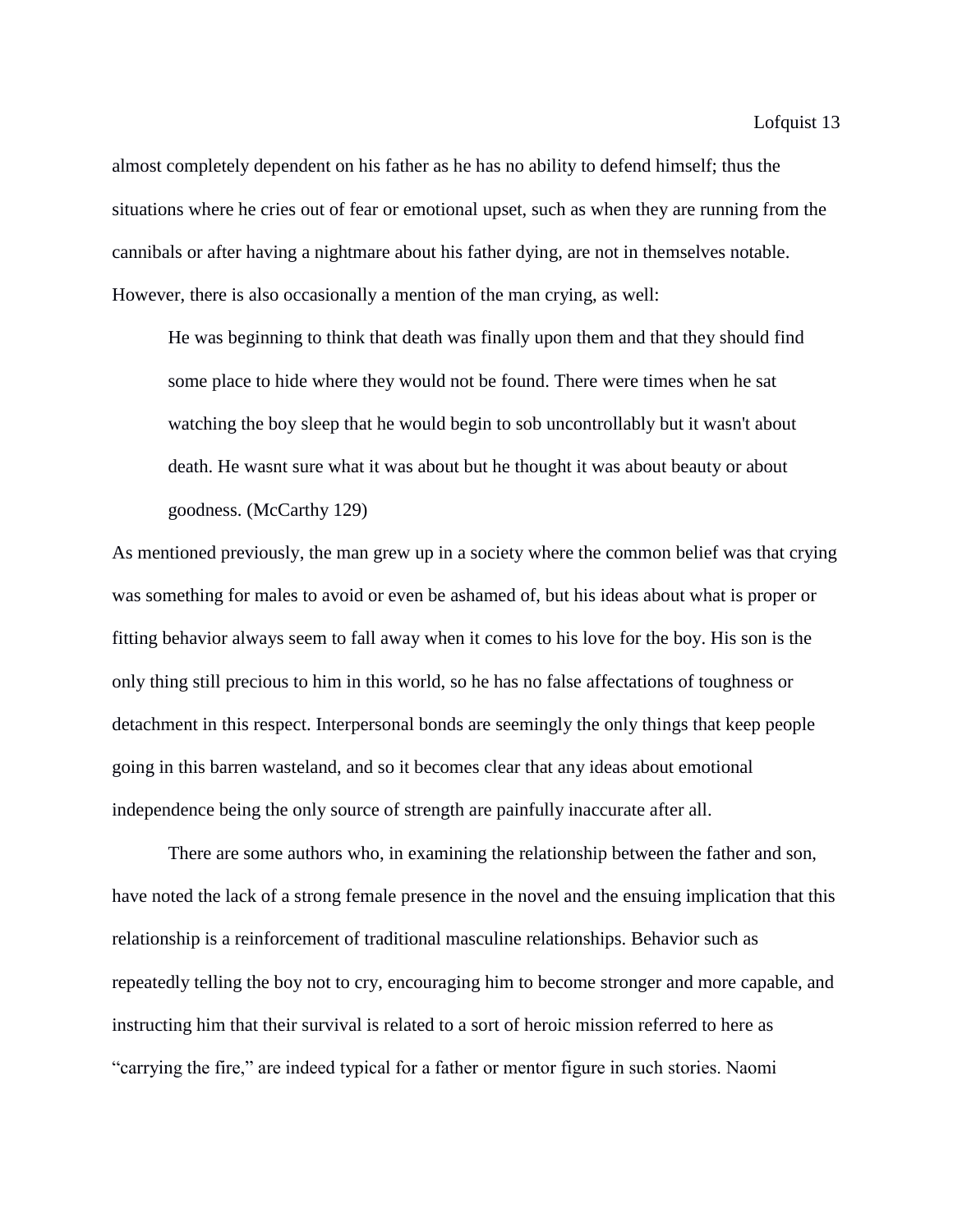Morgenstern suggests that "all that might be experienced as negative and aggressive and internal to a (father-son) relationship is projected … onto an apocalyptic outside that, in turn, produces an idealized space of goodness in which the father and son can reside together," (Morgenstern 37). However, I counter that such behaviors may be necessary for survival in the harsh conditions of a post-apocalyptic environment, and that acknowledgement of traditional or even harmful facets of a father-son relationship can act as references to or even criticisms of the nature of such relationships in our current culture.

Children fill an interesting gap between masculinity and femininity; they have not yet developed the secondary sex characteristics that many would use to define their gender and therefore their social role, and so they are often left to imitate their role models in the previous generation as they mature. However, the boy in *The Road* was born into and raised entirely in the post-apocalyptic world, and thus his role is very different from those of his parents. He never experienced the masculinity-stressing pre-war environment that may have pressured him to behave a certain way in order to prove his masculinity, and thus he has a pivotal role in any analysis of gender and gender roles as a neutral or androgynous being, both in his physical appearance and in his behavior. Any masculine role he may have in the text is often negated by his other characteristics or can be interpreted as gender-neutral. On the subject of the boy's physical masculinity or lack thereof, his exact age is never stated in the book, but he is still fairly young, and the text often stresses how small, thin, and scrawny malnutrition has made him, such as the reference to his "thin ribs" (McCarthy 116) that can clearly be seen when he is shirtless. He lacks the traditional bulky physical presence that many males would begin to develop even in their preteen years. Boys in our modern society are often allowed or encouraged to be loud,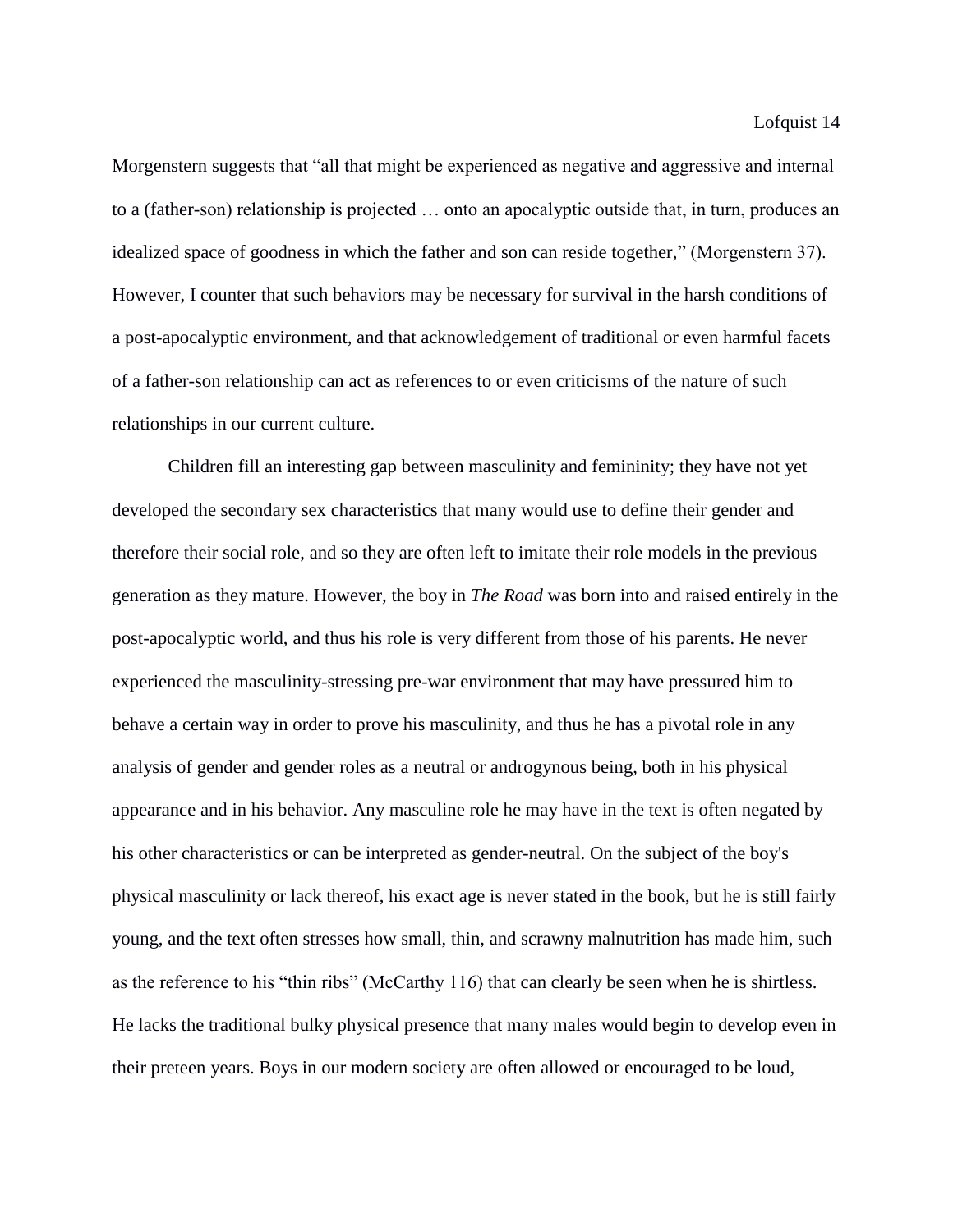active, and take up as much space as they need without shame, while the boy in *The Road* usually acts skittish and passive—or even passive-aggressive, in the few arguments he has with his father—when confronted with a threat. Free from any influence that would enforce traditional meanings of gender on him, he is an embodiment of the way the inhabitants of this new world have discarded traditional concepts of gender, and crafted their new identities in whatever way will best help them come to terms with themselves and their surroundings.

Children generally fulfill similar roles in post-apocalyptic fiction: as younger, newer beings, with the potential to grow and shape themselves as they age, they represent hope for the future in a currently desolate landscape. However, in her book *The Child in Post-Apocalyptic Cinema*, Debbie Olson further analyzes the various purposes child characters can play in film, and even speaks on the specific topic of the boy's role in the 2009 film version of *The Road*. Olson initially remarks on the peculiar intensity of the boy's empathy for others, noting his "compassion … and moral ideals that seem to be in contradiction to those virtues needed to survive" (Olson 67). She asks readers where the boy learned such compassion if his only real role model was his father, who argues against him in situations where the boy wants to offer a stranger food or mercy. An answer to this question, if present at all, is not easily found, other than attributing this behavior to his youth and inexperience as compared to his father's jaded attitude toward other humans. Olson also takes note of the boy's particularly fragile status, given that he is a child and thus vulnerable to physical harm and exploitation in those instances where his father cannot protect him. He is a figure of hope, to be "protected, led to safety, fed, and nurtured so as to preserve the glimmering flame" of life, but is also "tasty fresh meat there for the taking in a world of ravenous, self-serving individuals" (Olson 35). Thus, his role is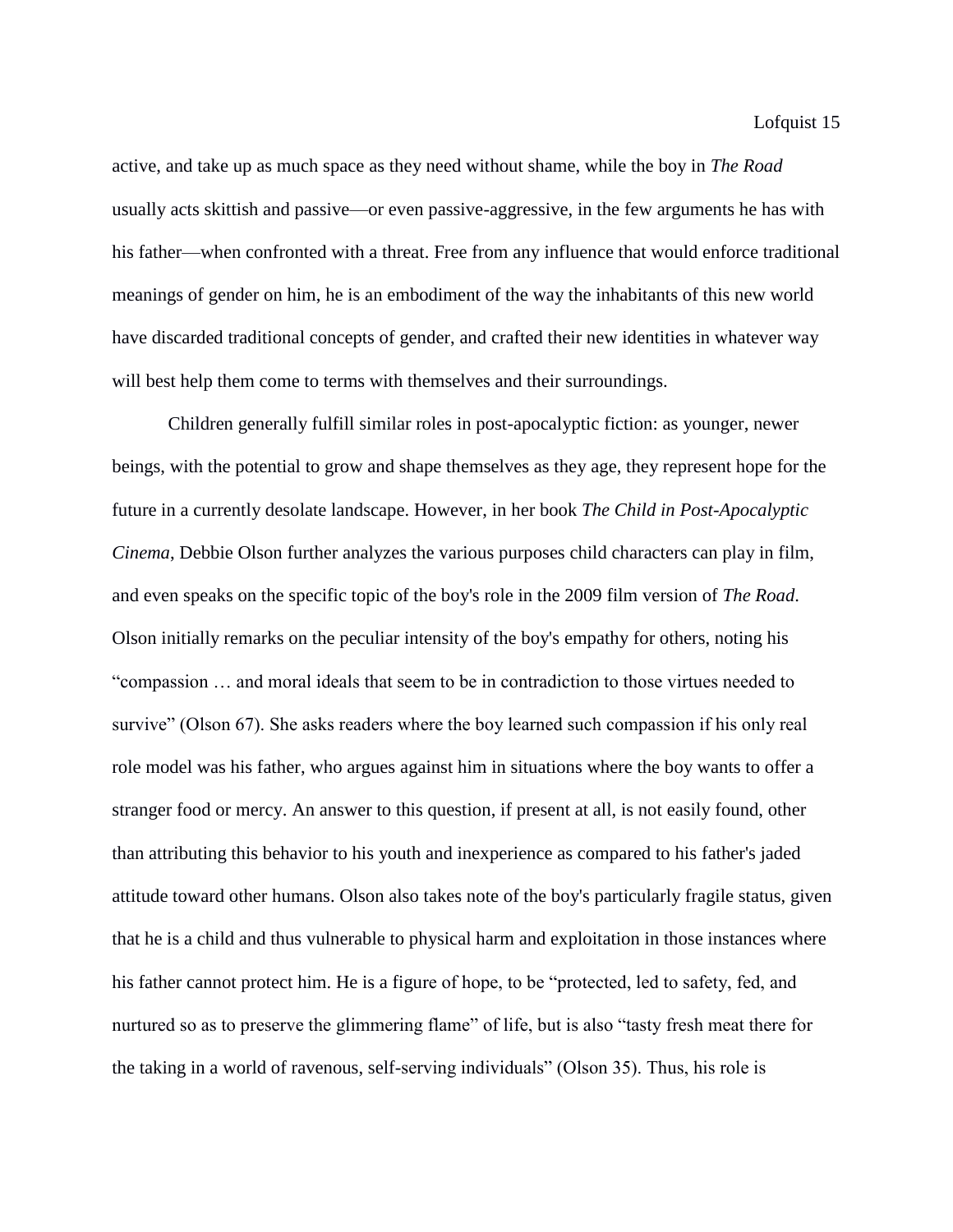simultaneously one of significant promise for the future and one of extreme vulnerability to those whose shortsighted will to devour and survive would lead them to attack and eat the boy. The boy's mother is aware of this status as well, telling the father that if the family is caught by raiders they would rape the boy as well as herself given the opportunity. This comparison of the boy to an object ready to be consumed both literally and sexually is one that in the vast majority of cases is limited to female characters, highlighting the boy's femininity even as it is reduced to a weakness or vulnerability.

In transitioning to examine the various side characters in *The Road—*those outside the nuclear family<sup>2</sup> the book sets up with the three characters previously discussed—I would also like to propose that nontraditional performances of gender are not only allowed for in *The Road*'s new social setting, but required in order to survive with one's compassion and integrity intact. There are almost no living examples of motherhood or selfless female characters in the novel, and while there are no doubt the kinds of predatory, cruel men who here embody the dangers of violent and self-centered masculinity, they are all either killed, humiliated, or barely portrayed as human at all.

As the mother is the only female character of any significance within the novel, she seems to acts as an example for the general circumstances of women in this post-apocalyptic world. As in many post-apocalyptic and science fiction works, women are barely given the chance to live for themselves, and the common implication or even outright position so much of these genres take is that women are somehow too weak and unsuited to surviving on their own in such harsh landscapes. There already seems to be so little room for women in this setting—

2 . A traditionally-structured family consisting of a husband, wife, and their child or children.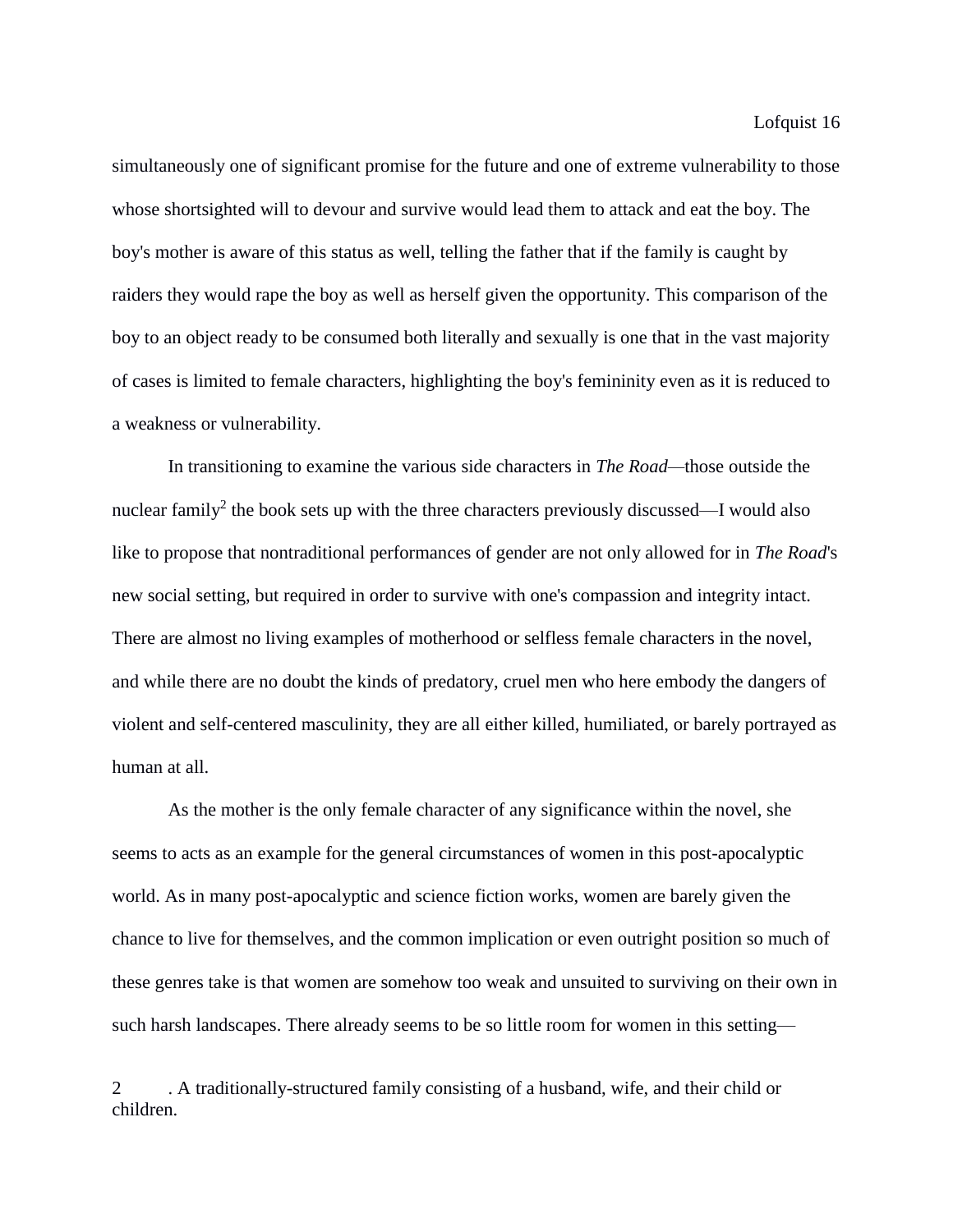although the degree of consciousness in that choice by the author is debatable, since McCarthy's works focus enormously on male characters in general—but the woman's admissions about losing her motherly characteristics can be read as an indicator that there is no room in this new world for motherhood, or rather selfless femininity, at all. This absence of selfless femininity can be felt in the other female characters in the book, despite the fact that they have no dialogue and the man and boy don't even get close to them. The group of cannibals living at the mansion house is made up of four men and two women, and from the cursory glance the man had of this group, the women were not mentioned to be in chains or in otherwise disempowered positions. The man and boy's witnessing of this is the first instance in the book that implies that not all of this world's women have been raped and killed, consumed by harmful masculinity. However, as stated above, it would appear their femininity, or their willingness to act primarily to keep others from harm, has still been stripped away, and these women have grown pas the social imperative to care for others to fulfill their new predatory roles. By making the choice to live as cannibals, they have become literal consumers of humanity, and fulfill a science fiction role that is typically left to male characters: the violent and ferocious outside dangers that threaten the main characters on both a physical and moral level.

Later on in the novel, the man and boy encounter a small group of travelers who follow them on the road for a short time, one of whom is a pregnant woman; soon after, the pair find the remains of an infant roasting over a campfire. The text is not exactly clear on whether or not this baby was born from the aforementioned pregnant woman, but even if this is not the case, the fact that the two events occurred within a few pages of each other unmistakably ties them together in any interpretation of the text. This image of a helpless child left unprotected by its mother and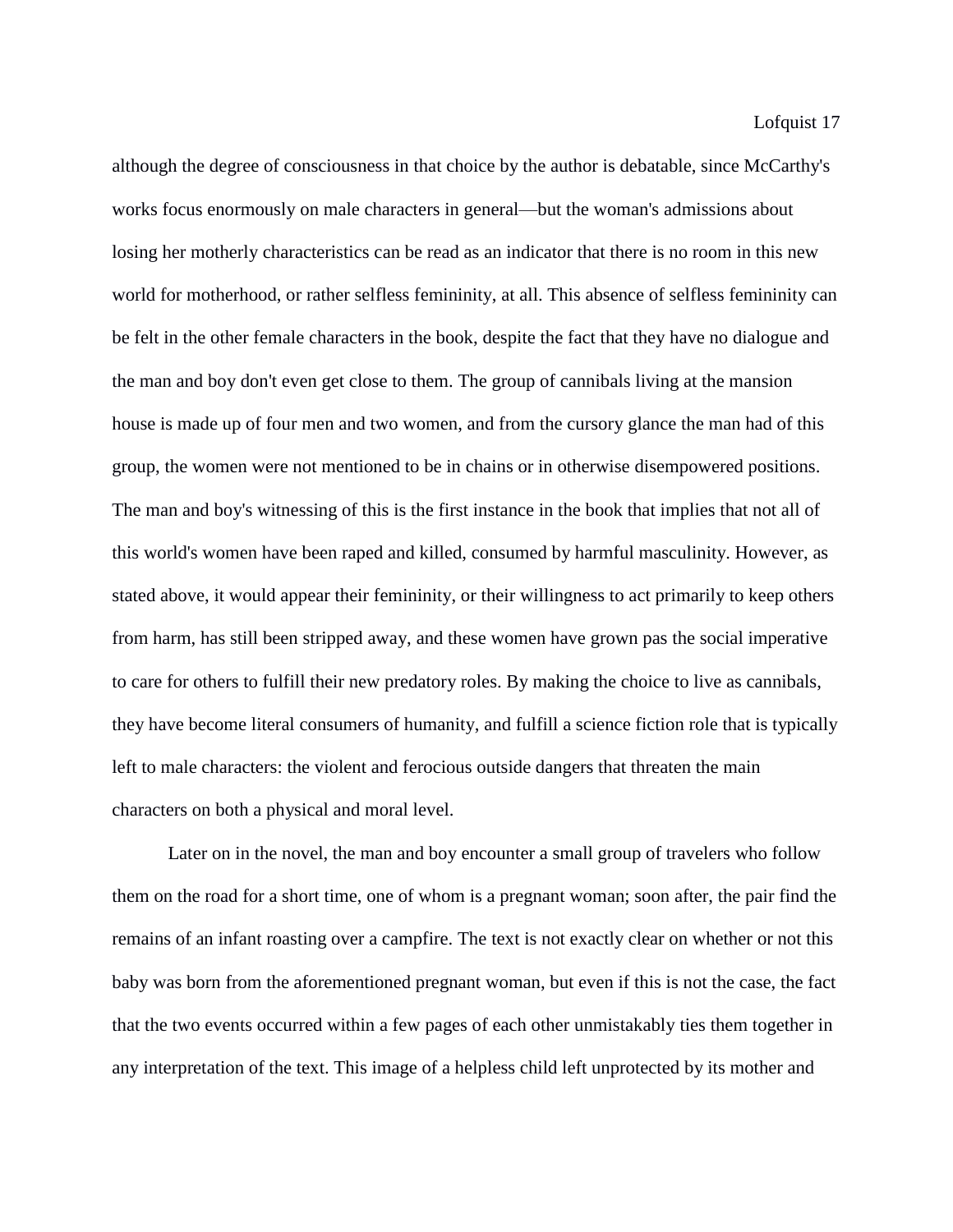made into food follows the continuing pattern of the broken mother-child bond, introduced initially with the boy's mother and her fragmented relationship with him and compounded in each segment of the book where these sorts of women are present. The world of *The Road* has become an environment where women are either stripped of their ability to care for others, or have willingly given it up in order to survive.

At the conclusion of the book, the man has died from illness and injury and the boy is left to get by on his own; yet, he is not completely alone, as another man soon approaches the boy and offers to let him travel with him and his makeshift family. As a paternal role model and figure of authority for the boy, this new man fills the now-empty position of the boy's father, and is rather similar to the previous father in his practical and logical nature as well as his capacity for empathy and selflessness. The new man is willing to reach out to the boy in the first place instead of killing him outright or letting him starve, offers to let the boy join his group, and acquiesces to a few of the boy's requests even when they are impractical, such as leaving a blanket behind to cover the boy's father's corpse. Thus, he acts as a message to readers that the compassion displayed by the boy's original father was not a fluke, and that a nontraditional and more empathetic notion of fatherhood and masculinity can still exist in this new world.

In addition to this new father figure for the boy, there is also a new mother figure, and her first action as mentioned by the text is to "put her arms around him and [hold] him" and say that she is "so glad to see [him]" (McCarthy 286). As the boy's new companions represent a new hope for his and humanity's future, she represents the idea that selfless femininity and maternal care can still exist here, a complement for the rough but dedicated care the boy has received from masculine figures in his life. The boy's new father figure is not a strict paragon of unforgiving,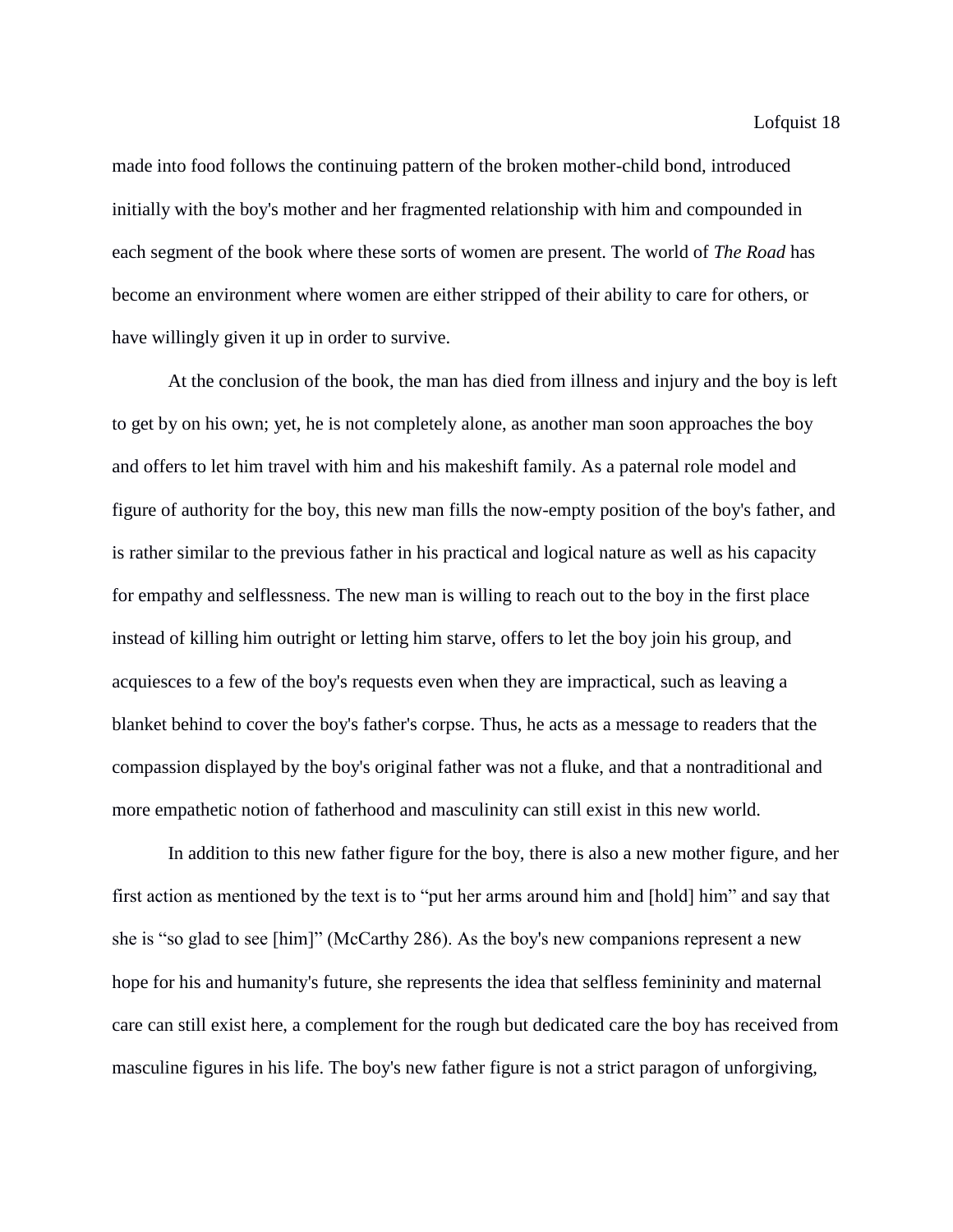logic-based masculinity, but instead tempers his firm attitude with mercy and compassion; likewise, the new mother figure shows the boy the love and unbridled affection he never received from his real mother, but also gives him freedom to make his own decisions, such as whether he chooses to pray to God or just talk to his father while forming his own spirituality. In addition, it's possible that she could be a role model of positive femininity for the boy, a sign that developing characteristics of selflessness or care for others would not necessarily be a weakness or flaw. He shows a strong tendency toward selflessness frequently in the book, such as insisting that rare treats be shared between himself and his father, and expressing a desire to share resources or travel with other people they meet on the road, and this woman would be likely to encourage those parts of him that are both kindhearted and traditionally feminine. Given that the new mother is only mentioned in a single paragraph at the end of the book, compared to the several pages of dialogue the boy has with the new father, it's possible that she could embody a more masculine form of motherhood as well, complementing the slightly feminine nature of the new father; however, this much must be left up to personal interpretation. In a way, this pair demonstrate not only a new hope for the boy and chance for him to survive on his own in the wilderness, but additional examples of the sort of well-rounded, less severely-gendered figures who can help the boy grow into his own.

In closing, I would like to return to the idea that post-apocalyptic fiction, and science fiction in general, has not given adequate attention to the topic of gender and the ways it can be explored in a genre so groundbreaking in many other ways. Settings on other planets or in distant futures are ripe with potential for alternative performances of gender, since in Attebery's words, "the pull toward strangeness invites the [science fiction] writer to investigate aspects of society,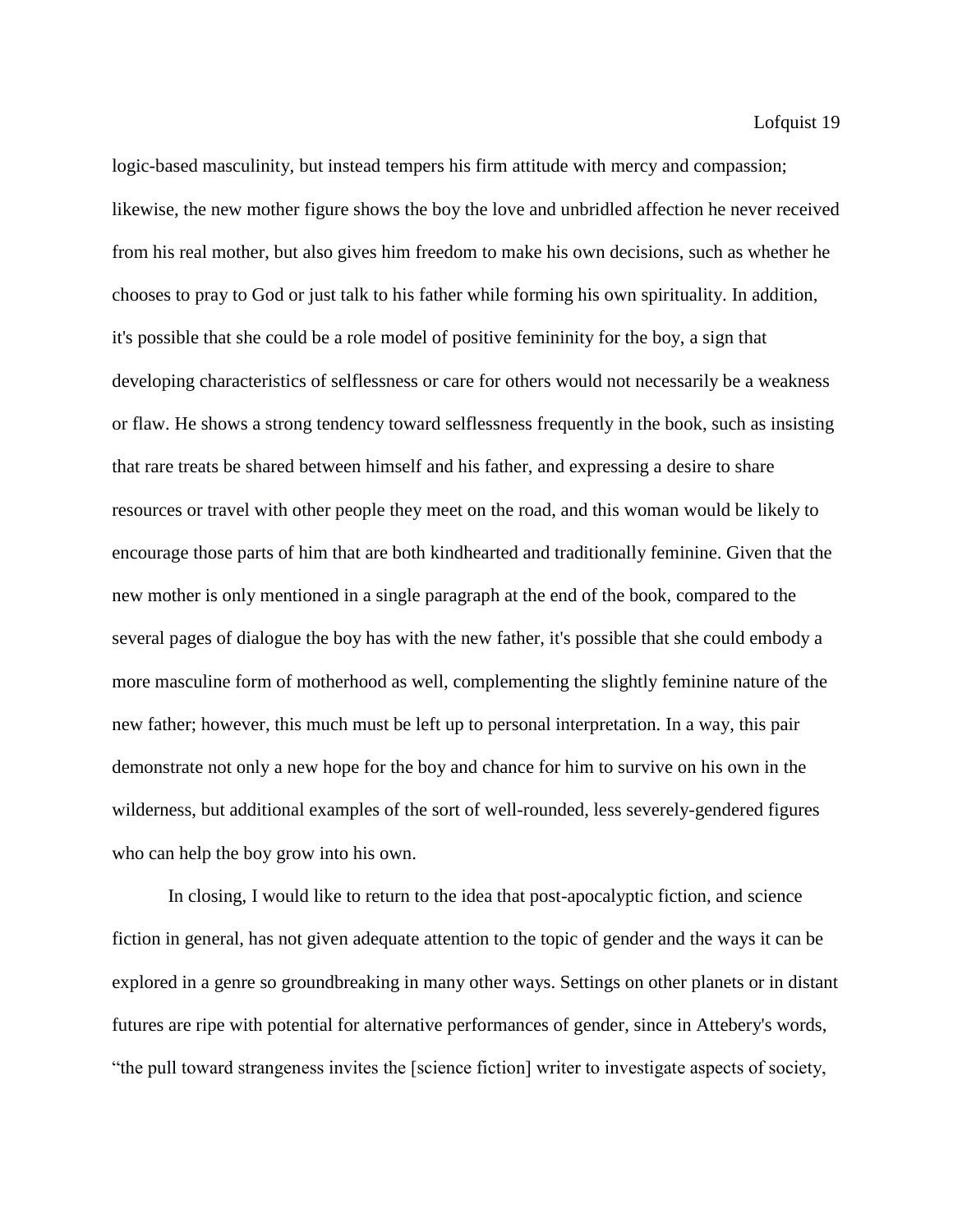self, perception, and the physical universe that are difficult or impossible to represent through conventional realism" (Attebery 5). However, a surprisingly large number of science fiction works fail to take advantage of this potential, as the number of fictional alien species molded into the human gender binary only continues to grow. Attebery mentions some of science fiction's reasons for showing this characteristic:

[Science fiction]'s role as a commercial product has always tended to push it toward safe predictability and a reinforcement of existing social roles … moreover, [science fiction] texts aimed at the broadest possible audience—novels that break out of category to become best sellers, for instance, or nearly all [science fiction] movies—tend to reinforce the sexual status quo. (Attebery 5)

Attebery also mentions that because of the frequently conservative nature of publishing companies as well as the general public's social characteristics, science fiction that ventured outside of traditional gender norms was very rare before the 1960s (Attebery 5). However, the increase in numbers over the years of writers and publishers who are willing to take these brave new steps is encouraging in the face of this frequently wasted potential in exploratory fiction.

Many authors' depictions of post-apocalyptic society betray their cynical view that only the self-centered, fearless, and extremely masculine person can survive in such barren settings, and that women are too weak-willed and vulnerable to live long or avoid being taken advantage of. However, McCarthy's story of this small, broken family and the people they encounter breaks many of those assumptions: women are shown to have grown out of their constricting roles of forced selflessness, while the only men who survive with their humanity intact are the ones who can coexist with and care for others. In considering the politics of society and identity in a world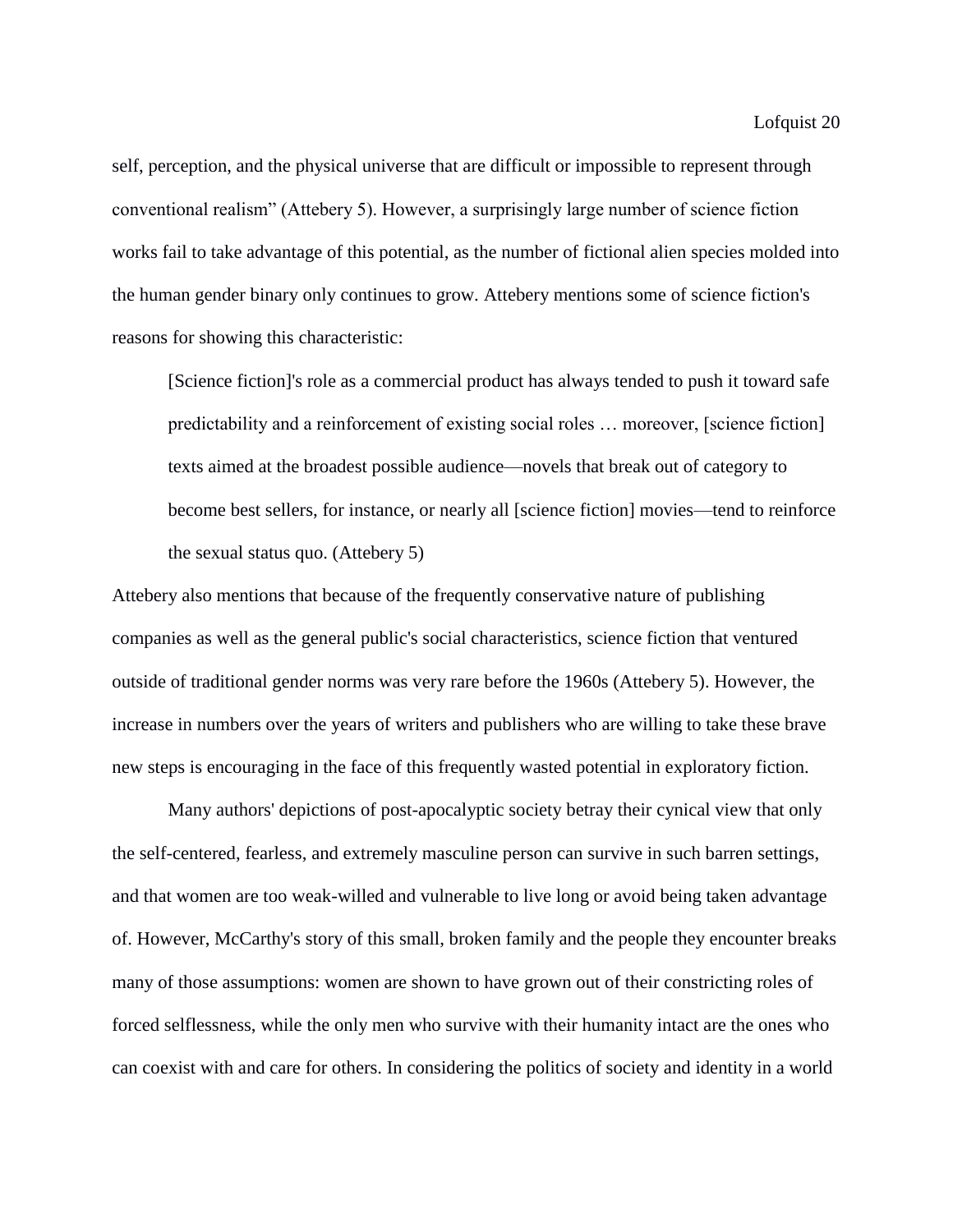where the structures we've grown used to are gone, it becomes obvious that new ways of determining the things that make us who we are and how we plan to go about our lives are necessary. The boy is his father's source of strength, meaning, and inspiration in an otherwise hopeless world, and McCarthy seems to be reminding readers that even in such shattered and bleak times, humanity is at its best in cooperation, acceptance, and love.